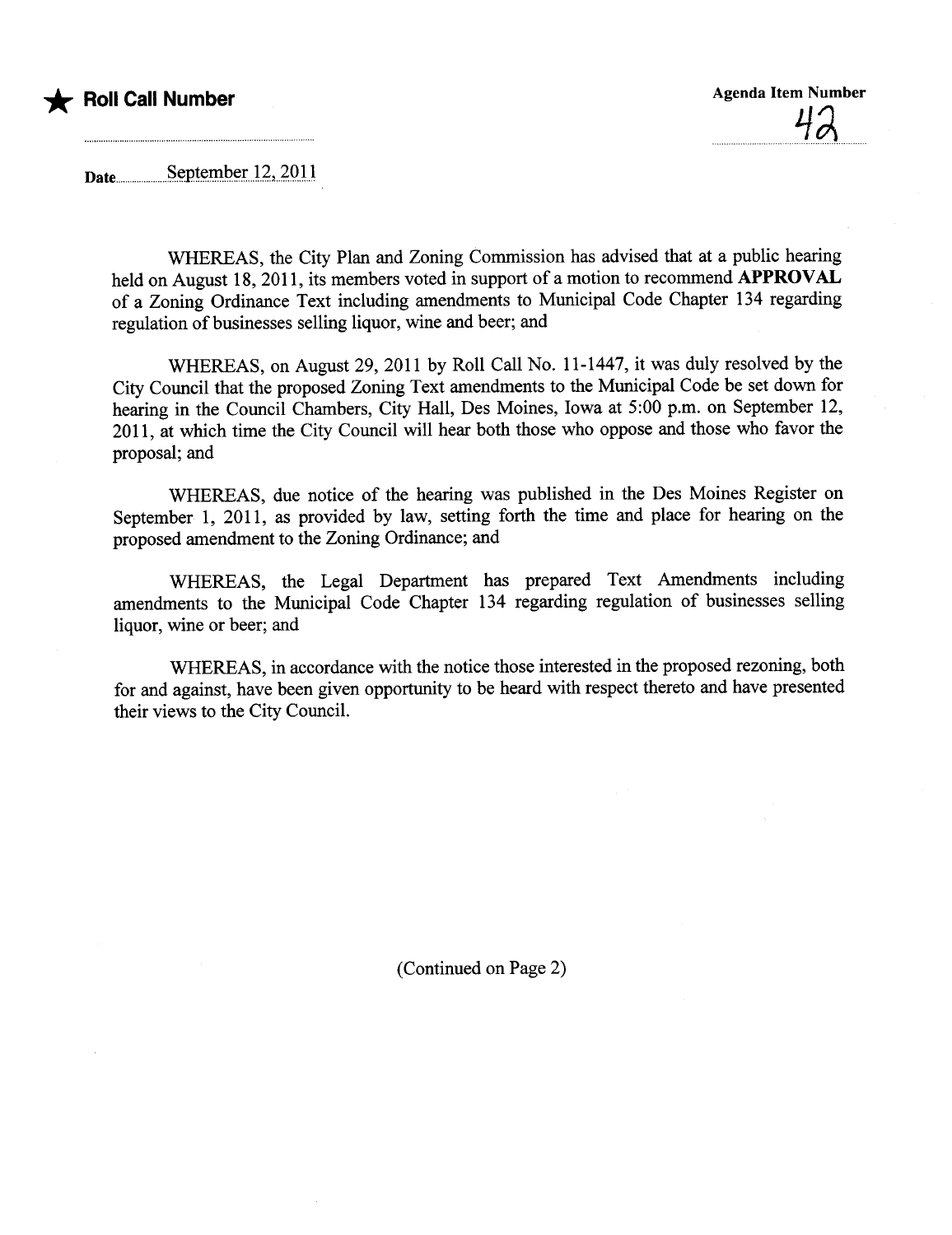

Dateu.....u.uuuuu.s~pt~1Pt.~rJ.7..,).QJ)

-2-

NOW THEREFORE, BE IT RESOLVED, by the City Council of the City of Des Moines, Iowa as follows:

That upon due consideration of the facts, statements of interested persons and arguents of counsel, the objections to the proposed Text Amendments, including amendments to the Municipal Code Chapters 134 are hereby overruled, the hearing is closed and the Text Amendments are hereby APPROVED.

MOVED by to adopt and approve the Text Amendments to the Municipal Code, subject to final passage of the ordinance.

FORM APPROVED:

Michael Fv Kelley

Assistant City Attorney

| <b>COUNCIL ACTION</b> | <b>YEAS</b> | <b>NAYS</b> | <b>PASS</b> | <b>ABSENT</b>   | <b>CERTIFICATE</b>                                                                                 |  |  |  |
|-----------------------|-------------|-------------|-------------|-----------------|----------------------------------------------------------------------------------------------------|--|--|--|
| <b>COWNIE</b>         |             |             |             |                 |                                                                                                    |  |  |  |
| <b>COLEMAN</b>        |             |             |             |                 | I, DIANE RAUH, City Clerk of said City hereby<br>certify that at a meeting of the City Council of  |  |  |  |
| <b>GRIESS</b>         |             |             |             |                 | said City of Des Moines, held on the above date,<br>among other proceedings the above was adopted. |  |  |  |
| <b>HENSLEY</b>        |             |             |             |                 |                                                                                                    |  |  |  |
| <b>MAHAFFEY</b>       |             |             |             |                 |                                                                                                    |  |  |  |
| <b>MEYER</b>          |             |             |             |                 | IN WITNESS WHEREOF, I have hereunto set my<br>hand and affixed my seal the day and year first      |  |  |  |
| <b>MOORE</b>          |             |             |             |                 | above written.                                                                                     |  |  |  |
| <b>TOTAL</b>          |             |             |             |                 |                                                                                                    |  |  |  |
| <b>MOTION CARRIED</b> |             |             |             | <b>APPROVED</b> |                                                                                                    |  |  |  |
|                       |             |             |             |                 |                                                                                                    |  |  |  |
| <b>Mayor</b>          |             |             |             |                 | <b>City Clerk</b>                                                                                  |  |  |  |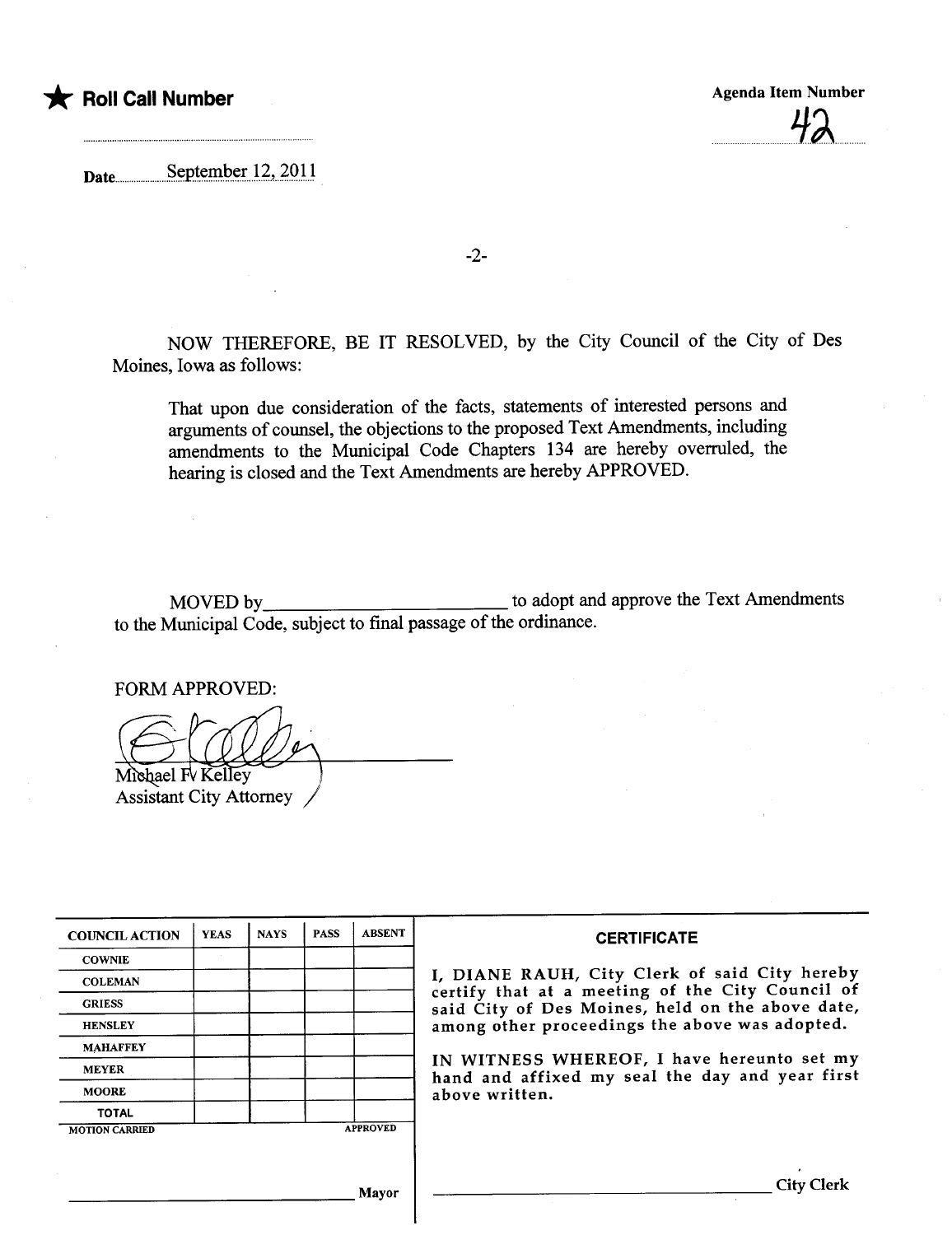August 24, 2011

Agenda Item Roll Call #

Honorable Mayor and City Council City of Des Moines, Iowa

Members:

Communication from the City Plan and Zoning Commission advising that at their meeting held August 18, 2011, the following action was taken:

## COMMISSION RECOMMENDATION:

After public hearing, the members voted 12-0-1 as follows:

| <b>Commission Action: Yes</b> |                           | Nays | Pass | Absent |
|-------------------------------|---------------------------|------|------|--------|
| JoAnne Corigliano             | $\boldsymbol{\mathsf{X}}$ |      |      |        |
| <b>Shirley Daniels</b>        | X                         |      |      |        |
| <b>Jacqueline Easley</b>      | X                         |      |      |        |
| Tim Fitzgerald                | Х                         |      |      |        |
| Dann Flaherty                 | Х                         |      |      |        |
| John "Jack" Hilmes X          |                           |      |      |        |
| <b>Joel Huston</b>            |                           |      | Х    |        |
| Ted Irvine                    | X                         |      |      |        |
| Greg Jones                    | Х                         |      |      |        |
| <b>William Page</b>           | Х                         |      |      |        |
| <b>Christine Pardee</b>       | Χ                         |      |      |        |
| <b>Mike Simonson</b>          |                           |      |      | Χ      |
| <b>Kent Sovern</b>            | Х                         |      |      |        |
| <b>CJ Stephens</b>            | х                         |      |      |        |

APPROVAL of the Zoning Ordinance Text in Chapter 134 with regard to<br>requisition of businesses selling liquor wine, and beer. (10-2011-5.02) regulation of businesses selling liquor, wine, and beer.

## STAFF RECOMMENDATION TO THE P&Z COMMISSION

Staff recommends approval of the proposed amendments to the Zoning Ordinance Text in Chapter 134 with regard to regulation of businesses selling liquor, wine, and beer.

# **STAFF REPORT**

# i. GENERAL INFORMATION

On December 6,2010 the City Council approved Ordinance No. 14,980. The ordinance requires any business selling beer, wine and/or liquor that derives more than 40% of its gross revenue from the sale of alcohol or tobacco to obtain a conditional use permit from the Zoning Board of Adjustment. Exceptions to Zoning Board of Adjustment review were retained for grocery



CITY PLAN AND ZONING COMMISSION ARMORY BUILDING 602 ROBERT D. RAY DRIVE DES MOINES, IOWA 50309-1881 (515) 283-4182

> ALL-AMERICA CITY 1949,1976,1981 2003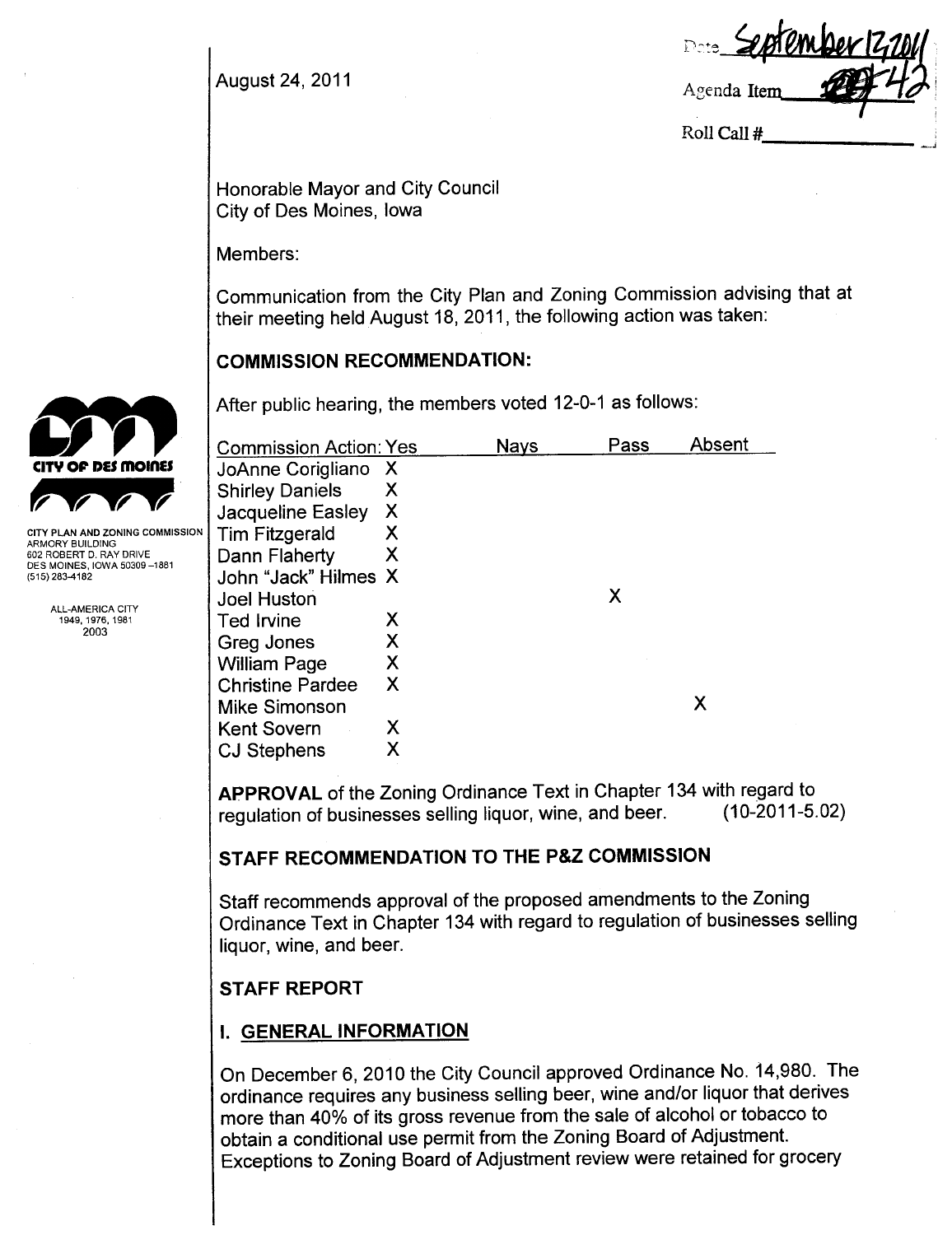stores and pharmacies provided no more than 40% of gross revenue of such a business is derived from the sale of alcohol or tobacco. An exception to Zoning Board of Adjustment review was also retained for restaurants provided that no more than 50% of gross revenue of such a business is derived from the sale of alcohoL. Any grocery store or pharmacy which had continuously held a beer, wine and/or liquor license prior to December 31, 2010 in compliance with prior gross revenue restrictions is given until December 31,2013 to comply with the new gross revenue restriction.

During the 2011 legislative session the Iowa Legislature loosened regulations regarding sale of liquor in businesses with gas sales. Previously, Iowa Code only allowed sale of liquor in a separate room at a gas station or convenience store. Now, the Iowa Code allows liquor to be sold in the same room as beer and/or wine sales. Possible affects of the new law include:

- ~ An increase in the number of businesses requesting class E liquor licenses in close proximity to a church, school, public park or licensed child care center.
- ~ An increase in nuisance behaviors in close proximity to residential neighborhoods.
- $\blacktriangleright$  A detrimental impact on the quality of life in the city.

In addition, the City has experienced numerous issues with businesses that establish operations as small "grocery stores" but whose actual operations and sales receipts more closely resemble a liquor store.

On April 25, 2011 the City Council initiated amendments to the Zoning Ordinance to prohibit freestanding liquor stores in the "C-3", "C-3A", "C-3B" and "C-3R" zoning districts and established a moratorium on new freestanding liquor stores in such districts. On May 23, 2011 the City Council initiated an amendment to the Zoning Ordinance to further regulate any business engaged in the sale of alcoholic liquors (i.e. requires "Class E" liquor license) and imposed a temporary moratorium on the commencement of any such business in the "C-1" District and at any location (citywide) which has not received conditional use approval from the Zoning Board of Adjustment. On July 11, 2011 the City Council extended both moratoriums until September 13, 2011.

While the topics of each moratorium are interrelated, Staff does not believe that a permanent prohibition on liquor stores in the downtown district is necessary for the following reasons:

- . The downtown is a mixed-use neighborhood that is commercially dominated with no known liquor stores. Conversely, there are numerous examples of liquor stores in C-2 districts that are adjacent to, or in closer proximity to, purely residential districts. Based on the City's goal for the downtown to be a thriving, mixed-use neighborhood with additional residential uses and activity 24 hours per day / 7 days per week, it is staff's opinion that there will be market demand for a downtown liquor store at an appropriate location in the future.
- . Bars/taverns are permitted in each of the referenced downtown districts subject to a conditional use permit review by the Board of Adjustment and have similar impacts to liquor stores. The City Council has not requested and staff does not recommend a prohibition of bars /taverns in downtown districts. Allowing bars/taverns in downtown districts but prohibiting liquor stores treats uses with similar impacts differently.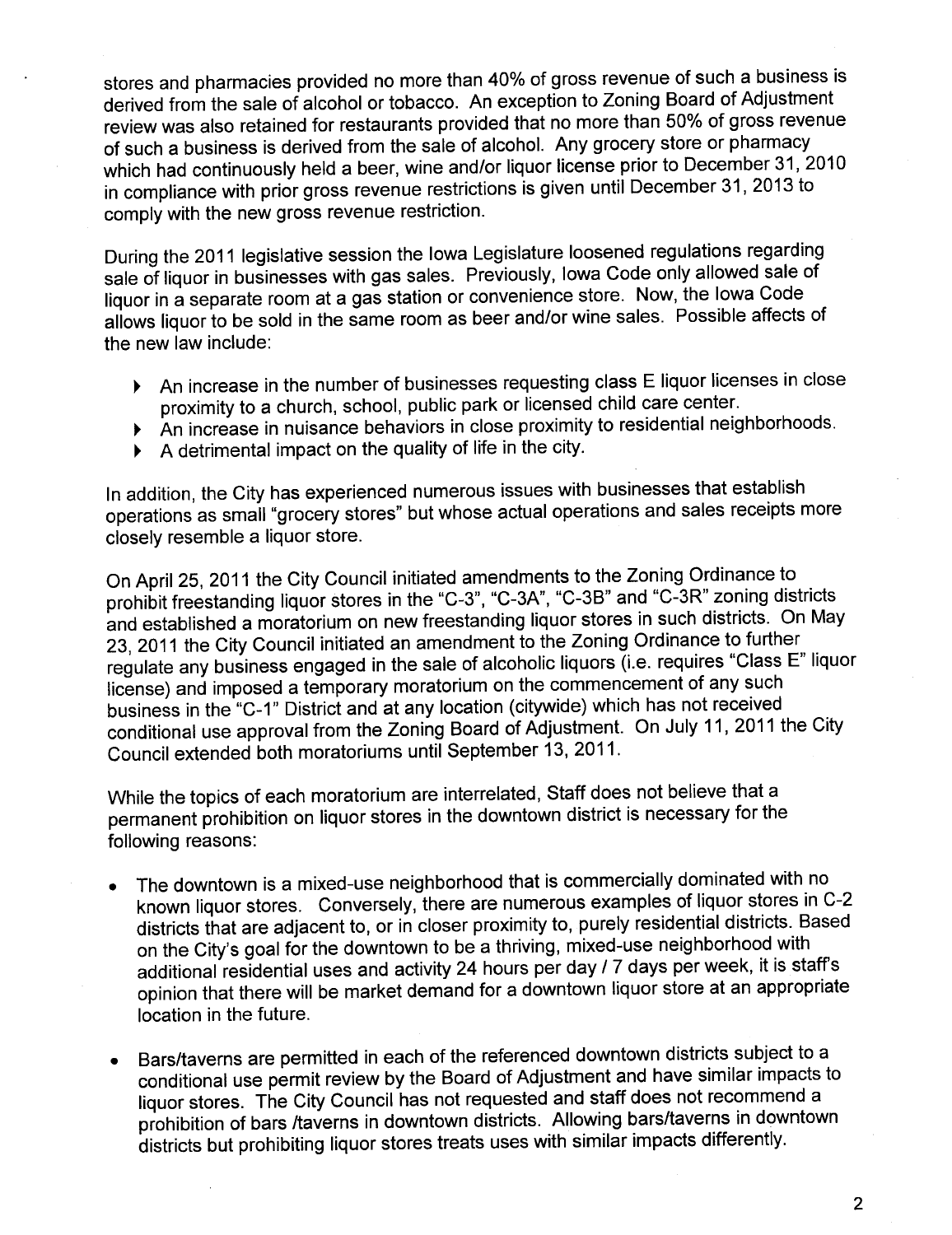- . Recent changes to State Code and City Code allow c-stores to possess a class E liquor license without a separate entrance, cash register, etc. This means that additional uses are allowed in the downtown districts that wil have similar impacts to liquor stores. Allowing c-stores but prohibiting liquor stores will treat uses with similar impacts differently.
- . Liquor stores and bars/taverns have historically been treated equally by zoning in the City of Des Moines as they both require approval of a conditional use permit by the Board of Adjustment.
- . The Board of Adjustment shall grant a conditional use permit to a business holding a liquor license or a beer or wine permit only where the business, when operated in conformance with such reasonable conditions as may be imposed by the board, satisfies the following criteria:
	- a. The proposed location, design, construction and operation of the particular use adequately safeguards the health, safety and general welfare of persons residing in the adjoining or surrounding residential area.
	- b. The business is sufficiently separated from the adjoining residential area by distance, landscaping, walls or structures to prevent any noise, vibration or light generated by the business from having a significant detrimental impact upon the adioining residential uses.
	- c. The business will not unduly increase congestion on the streets in the adjoining residential area.
	- d. The operation of the business will not constitute a nuisance.
- . Any conditional use permit so granted by the board shall also be subject to the following general conditions:
	- a. Any parking area provided for the use of customers of the business shall be illuminated at an intensity of at least one footcandle of light on the parking surface at all times.
	- b. The business shall comply with article iV of chapter 42 of this Code pertaining to noise control.
	- c. No sale of alcoholic beverages shall be made from a drive-through window.
	- d. Litter and trash receptacles shall be located at convenient locations inside and outside the premises, and operators of such business shall remove all trash and debris from the premises and adjoining public areas on a daily basis.
	- e. The conditional use permit is subject to amendment or revocation if the operation of the business becomes a nuisance or exhibits a pattern of violating the conditions set forth in the conditional use permit.
- . If the zoning enforcement officer determines at any time that the operation of such a business exhibits a pattern of violating the conditions set forth in the conditional use permit, the zoning enforcement officer may apply to the board to reconsider the issuance of the conditional use permit for such business.
- . The Board of Adjustment has denied requests for a conditional use permit if the applicant has previously demonstrated operational issues with similar businesses or if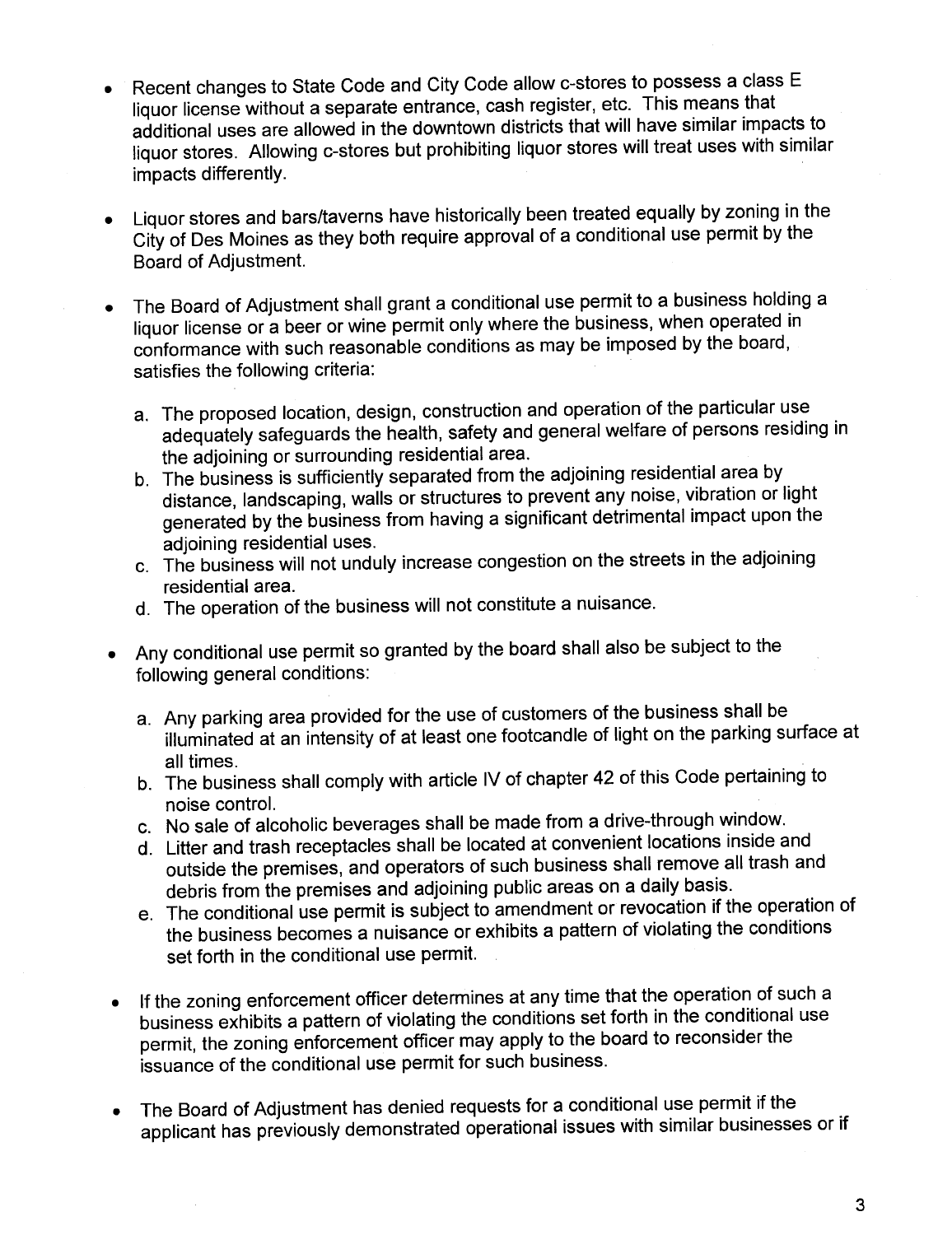there is a high concentration of liquor stores and bars/taverns in close proximity to a site.

However, staff does believe that additional regulations are necessary to more clearly define and regulate uses with beer, wine and liquor sales.

## **II. ADDITIONAL APPLICABLE INFORMATION**

In summary, the proposed amendments to Chapter 134 of the City Code implement the following:

## . CREATE ANDIOR AMEND DEFINITIONS

Gas Station / Convenience Store- means any building or premises that includes the sale of liquefied petroleum products and other products for the propulsion of motor vehicles. Examples: Dahl's Fuel, Hy-Vee Fuel, Git-N-Go, Kum&Go, Casey's, Quik Trip, Star, etc.

Food Sales Establishments- places of business primarily engaged in the retail sale of food or household products for home consumption. Food Sales establishments may include the sale of non-food items.

- a. Limited: Establishments occupying facilities of less than 10,000 square feet and as limited by individual zoning district regulations. Examples: Stam's, Highland Park Bakery, B&B Grocery, Findlay's Butcher Shop and Deli, Linn's Food Store.
- b. General: Establishments occupying facilities of at least 10,000 square feet but less than 40,000 square feet and as limited by individual zoning district regulations. Examples: Gateway Market, Latapatia Grocery, Beaverdale Dahl's, Park Fair Fareway.
- c. Large: Establishments occupying facilities of at least 40,000 square feet and as limited by individual zoning district regulations. Examples: Ingersoll Dahl's, Fleur Hy- Vee, etc.

Retail Sales Establishments - means places of business primarily engaged in retail sale or rental primarily of non-food, non-alcohol and non-tobacco related products and services.

- a. Limited: Establishments occupying facilities of less than 10,000 square feet and as limited by individual zoning district regulations. Examples: Medicap Pharmacy, Ingersoll Dollar General.
- b. General: Establishments occupying facilities of at least 10,000 square feet but less than 40,000 square feet and as limited by individual zoning district regulations. Examples: Ingersoll Walgreens, Beaverdale Walgreens.
- c. Large: Establishments occupying facilities of at least 40,000 square feet and as limited by individual zoning district regulations. Examples: SE 14th Wal-Marl, Merle Hay Target.

4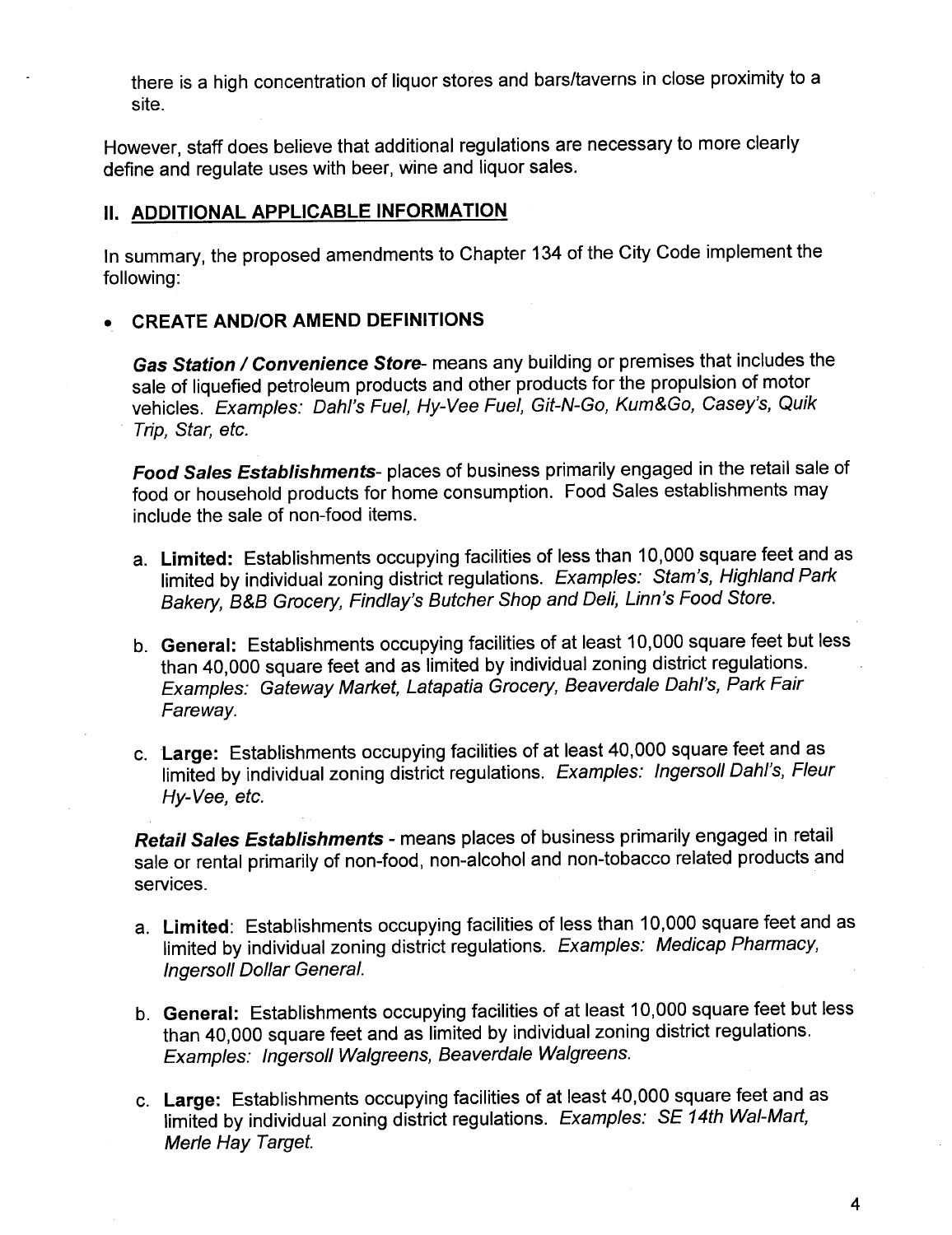Liquor Store - means an establishment or place of business engaged in retail sale for off-premise consumption of alcoholic liquors, wine and beer where more than 40% of revenue is derived from the sale of alcohol and tobacco. Examples: Ingersoll Liquor and potentially Forest Mart, Tobacco Outlets, Plaza Pantry, Oasis.

## . USES WITH BEER AND WINE SALES



- \* Excludes R, C-O and C-1A districts
- 1 Allowed by right with 75-foot separation from church, licensed daycare, park or school and subject to no more than 40% of gross revenue from alcohol/tobacco sales.
- 2 Allowed subject to BOA review with 150-foot separation from church, licensed daycare, park or school and subject to no more than 40% of gross revenue from alcohol/tobacco sales.
- 3 Allowed subject to BOA review with 150-foot separation from church, licensed daycare, park or school.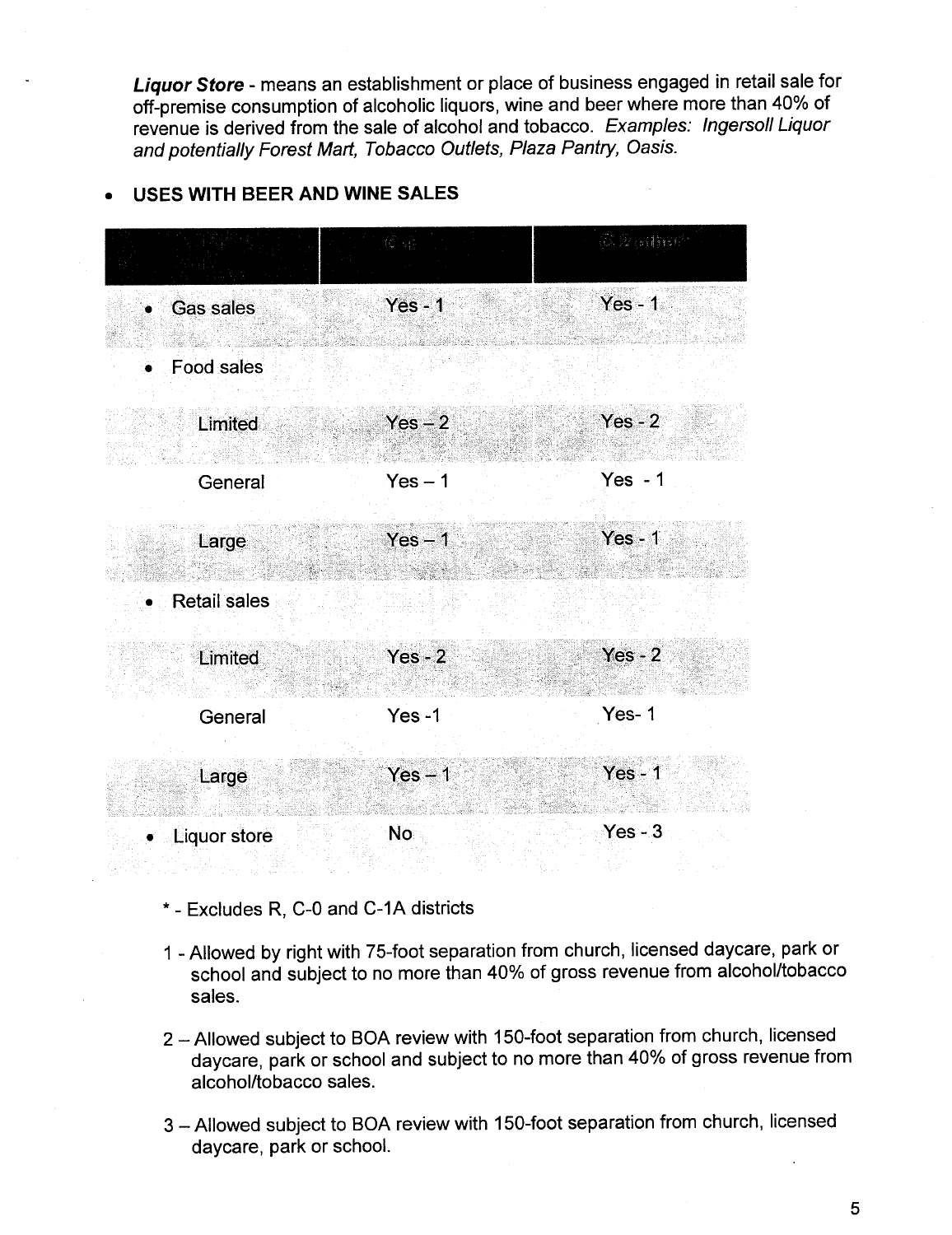## . USES WITH CLASS E LIQUOR SALES

|                         |           | 4. 2015 84200 |
|-------------------------|-----------|---------------|
| <b>Gas sales</b>        | <b>No</b> | $Yes - 2$     |
| Food sales<br>$\bullet$ |           |               |
| Limited                 | <b>No</b> | $Yes - 2$     |
| General                 | $Yes - 1$ | $Yes - 1$     |
| Large                   | $Yes - 1$ | $Yes - 1$     |
| <b>Retail sales</b>     |           |               |
| Limited                 | <b>No</b> | $Yes - 2$     |
| General                 | $Yes -1$  | Yes-1         |
| Large                   | $Yes - 1$ | $Yes - 1$     |
| <b>Liquor store</b>     | No        | $Yes - 3$     |

- \* Excludes R, C-O and C-1A districts
- 1 Allowed by right with 75-foot separation from church, licensed daycare, park or school and subject to no more than 40% of gross revenue from alcohol/tobacco sales.
- 2 Allowed subject to BOA review with 150-foot separation from church, licensed daycare, park or school and subject to no more than 40% of gross revenue from alcohol/tobacco sales.
- 3 Allowed subject to BOA review with 150-foot separation from church, licensed daycare, park or schooL.

## SUMMARY OF DISCUSSION

Su Donovan presented the staff report and recommendation.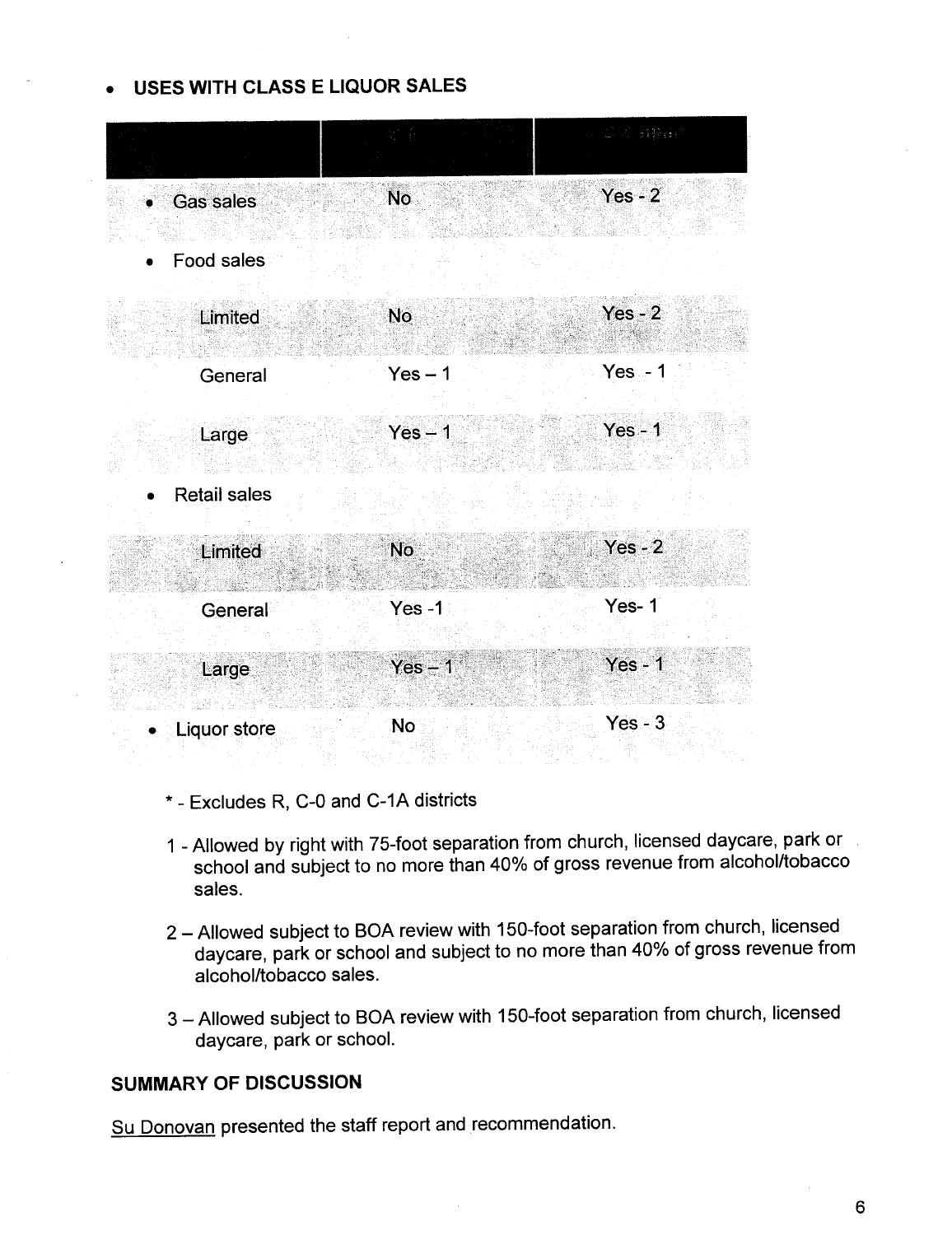$4\lambda$ Mike Ludwiq pointed out that the staff recommendation provides examples of the types of businesses in Des Moines for each use definition. There are some grocery stores in town that are smaller than 10,000 square feet. Under the proposed changes, businesses such as Tobacco Outlet would be classified as a liquor store.

Dann Flahertv asked what the R&O Committee recommended.

Greq Jones stated that R&O is in support of staff recommendation.

## CHAIRPERSON OPENED THE PUBLIC HEARING

The following spoke in favor of the applicant's request

Joe Capuccio 1084 24<sup>th</sup> Street stated that he supports these changes.

## CHAIRPERSON CLOSED THE PUBLIC HEARING

John "Jack" Hilmes asked that the letter of support be received and filed.

## COMMISSION ACTION:

Greq Jones moved staff recommendation to approve the proposed amendments to the Zoning Ordinance Text in Chapter 134 with regard to regulation of businesses selling liquor, wine, and beer.

Motion passed 12-0-1 (Joel Huston abstained)

Respectfully submitted,

Michael Ludwig, AICP Planning Administrator

MGL:clw

cc: File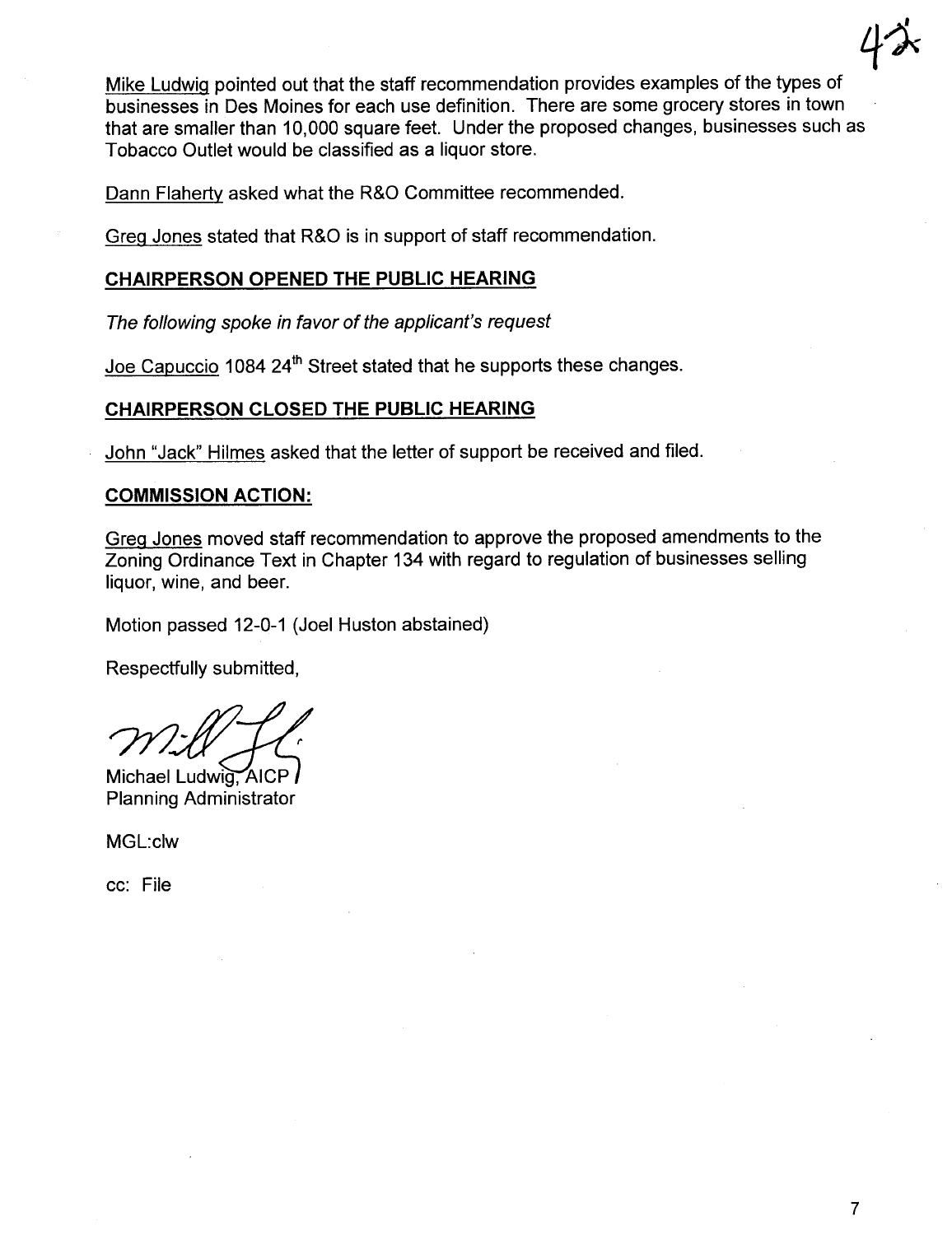$42$ 

August 18, 2011

Members of Des Moines Plan and Zoning City Hall 400 Robert Ray Dr. Des Moines, Iowa 50309

To all Members:

Thank you for considering rules to keep more abandoned gas/grocery stations from becoming liquor stores or tobacco shops.

You know all of the health, environmental and social reasons to avoid this situation from happening in any neighborhood. Beyond that, please pay special attention to the deserted station on the south east corner of NE 14<sup>th</sup> St. and (E) Hull Ave. It is an infested "field of weeds".

This corner is a long standing disgrace to Des Moines in general and specifically to Grand View University and Luther Care Services. It has contained an incredibly dirty tire store and in addition to the closed station it has a closed hardware store. I do not expect this property will improve in the near future. Families, who pass this corner as they bring students or parents to either non-profit organization, surely question their decision.. .at least once!

Therefore, stop this corner's deterioration. Do not allow the "station" to reopen as another business that detracts from the beautiful development efforts of two organizations that have independently invested millions into a unique neighborhood that both launches children's futures and offers safe and affordable housing to central Iowa's seniors. If it means condemning the gas station, please do it. And then keep an eye on the hardware store.

I appreciate your time to read this letter and hope you are successful in your efforts. If you have any questions of me, please call at 515-681-2907. Thank you.

:tfúllv Ray Mam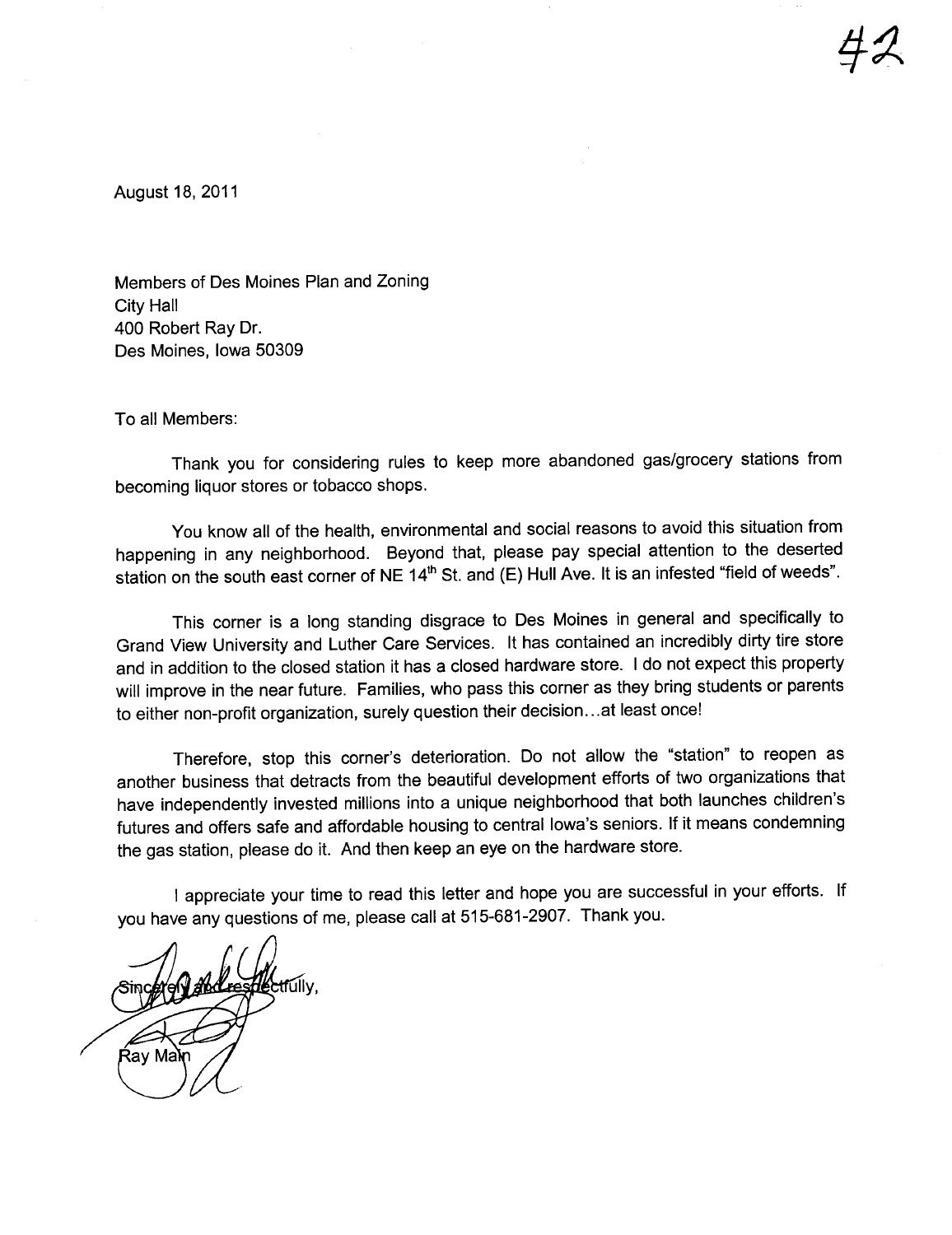#### Sec. 134-3. Definitions.

\_\_\_\_\_\_\_\_\_\_\_\_\_\_\_\_

\_\_\_\_\_\_\_\_\_\_\_\_\_\_\_

, <u>. . . . . . . . . . . . . . .</u> .

\_\_\_\_\_\_\_\_\_\_\_\_\_\_\_

Food sales establishment means places of business primarily engaged in the retail sale of food or household products for home consumption. Food sales establishments may include the sale of non-food items.

- (1) Limi ted food sales: Establishments occupying facilities of less than 10, 000 square feet and as limited by individual zoning district regulations.
- (2) General food sales: Establishments selling a wide variety of food commodities and related items, using facilities larger than 10,000 but less than 40,000<br>square feet and as limited by individual zoning district regulations. facilities larger than 10,000 but less than 40,000
- (3) *Large food sales*: Establishments larger than 40,000<br>square feet and as limited by individual zoning district regulations. larger than 40,000

Gas station/convenience store means any building or a premise that includes the sale of liquefied petroleum products and other products for the propulsion of motor vehicles.

Liquor store means an establishment or place of business primarily engaged in retail sale for off-premise consumption of alcoholic liquors, wine and beer where more than 40% of revenue is derived from the sale of alcoholic liquors, wine, beer and tobacco.

Retail sales establishment means places of business primarily engaged in retail sale or rental primarily of non-food, non-alcohol and non-tobacco related products and services.

- (1) Limited retail sales establishment: Establishments occupying facilities less than 10, 000 square feet and as limited by district regulations.
- (2) General retail sales establishment: Establishments occupying facilities larger than 10, 000 and less than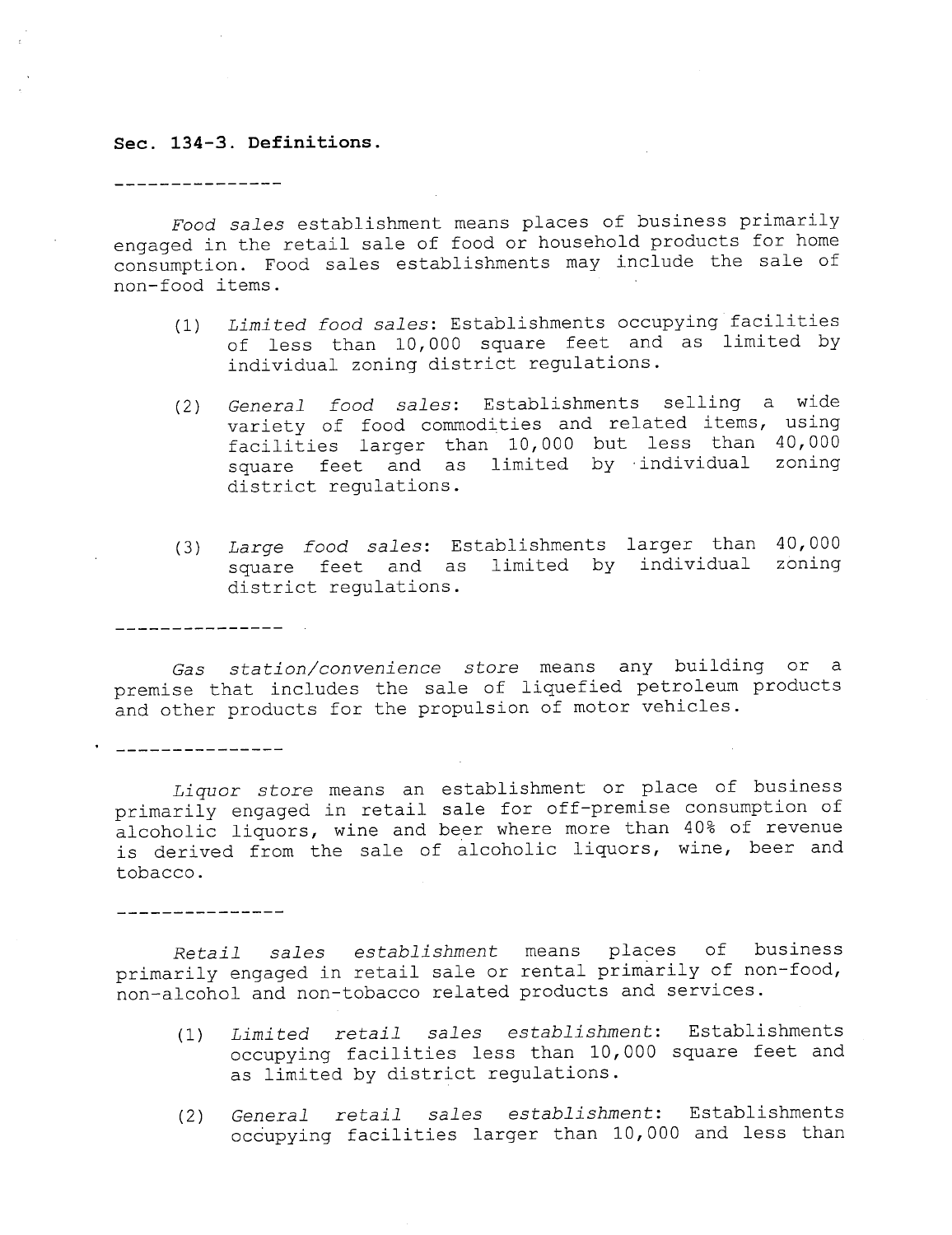- h. Camera stores.
- i. Clothes cleaning and laundry pickup stations.
- j. Collection office of public utility.
- k. Confectionery stores, including ice cream or snack bars.
- i. Dairy stores, retail only.
- m. Delicatessens.
- n. Dance studios.
- o. Drugstores.
- p. Dry goods stores.
- q. Florist shops and greenhouses.
- r. Furniture stores.
- s. Gas stations, including minor automobile repairs as an accessory but not a principal use, provided that the proposed use has undergone site plan review and approval pursuant to guidelines set<br>forth at section 82-214.8, and the design of the site permits no more than six vehicles to be fueled at a time. Gas stations on the following streets only may designed to permit up to eight vehicles to be fueled at a time:
	- 1. Army Post Road and East Army Post Road from Fleur Drive to Indianola Road.
	- 2. Douglas Avenue from the west city boundary to Martin Luther King, Jr. Parkway.
	- 3. Euclid Avenue from Martin Luther King, Jr. Parkway to Hubbell Avenue.
	- 4. Hickman Road from the west city boundary to Fifty-sixth Street.
	- 5. Hubbell Avenue from Euclid Avenue northeast to the city boundary.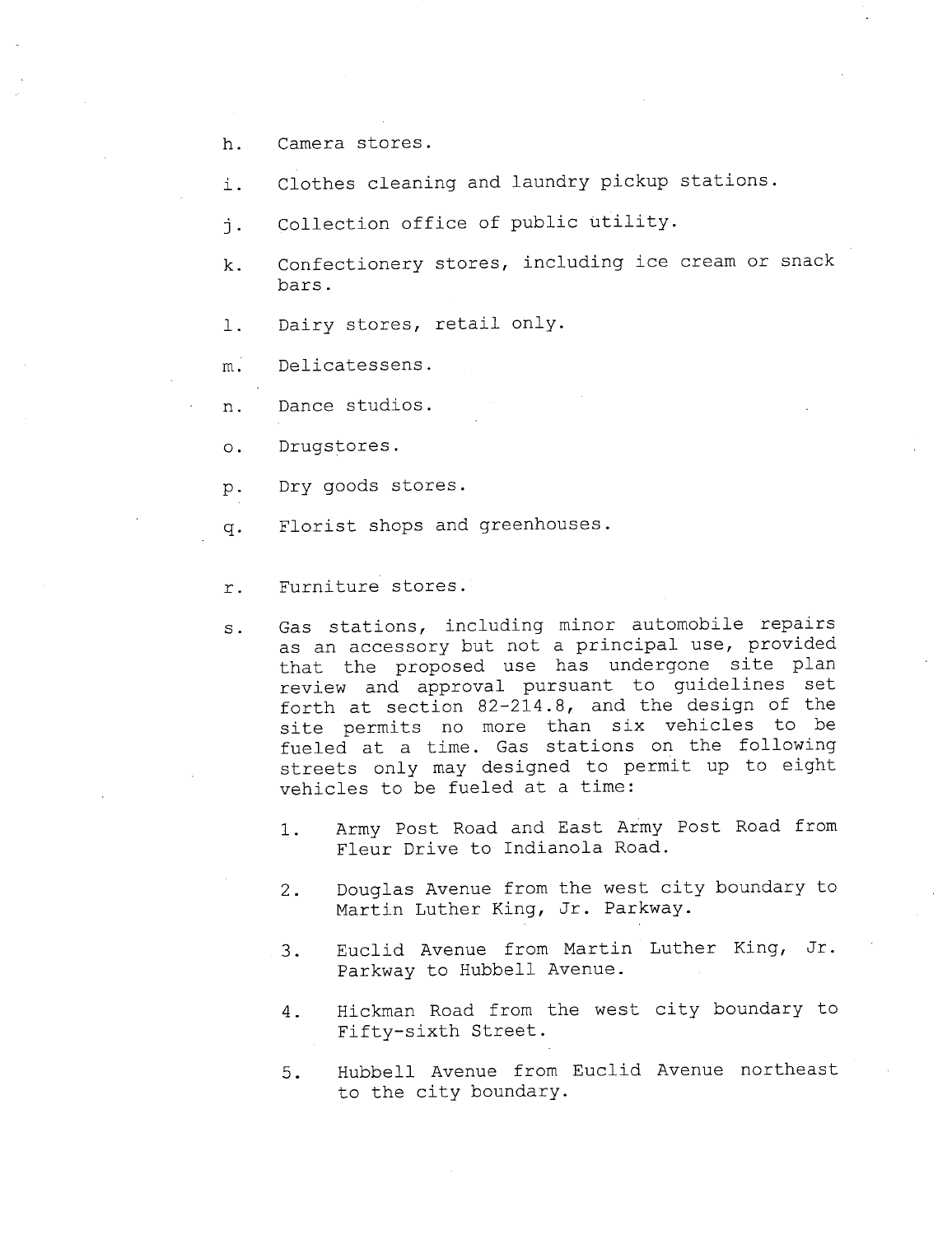- hh. Photographic studios, including film developing and retail sales of photographic equipment and supplies.
- ii. Post office substations.
- ii. Radio and television sales and repair shops.
- kk. Restaurants, subject to section 134-954.
- 11. Shoe and hat repair shops.
- mm. Sporting goods stores.
- nn. Tailor and dressmaking shops.
- 00. Theaters.
- pp. Toy stores.
- qq. Variety stores.
- rr. Automotive and motorcycle accessory and parts stores, provided that retail sales shall be the only business activity and that any runup or testing of engines shall take place within the store building.
- ss. Banks, savings and loan associations and similar financial institutions, but not including delayed deposit services or pawnbrokers.
- tt. Business, secretarial or other commercially operated schools for adults, but not including commercial trade schools, such as gasoline, diesel, or marine engine mechanics schools, or truck driving schools.
- uu. Retail sales establishments with no more than 30,000 square feet of gross floor area, incl uding storage.
- vv. Labor union offices, including assembly halls, not to exceed 1,500 square feet of gross floor area for the assembly hall.
- ww. Lawn mower repair shops, provided that any runup or testing of engines shall take place within the shop building.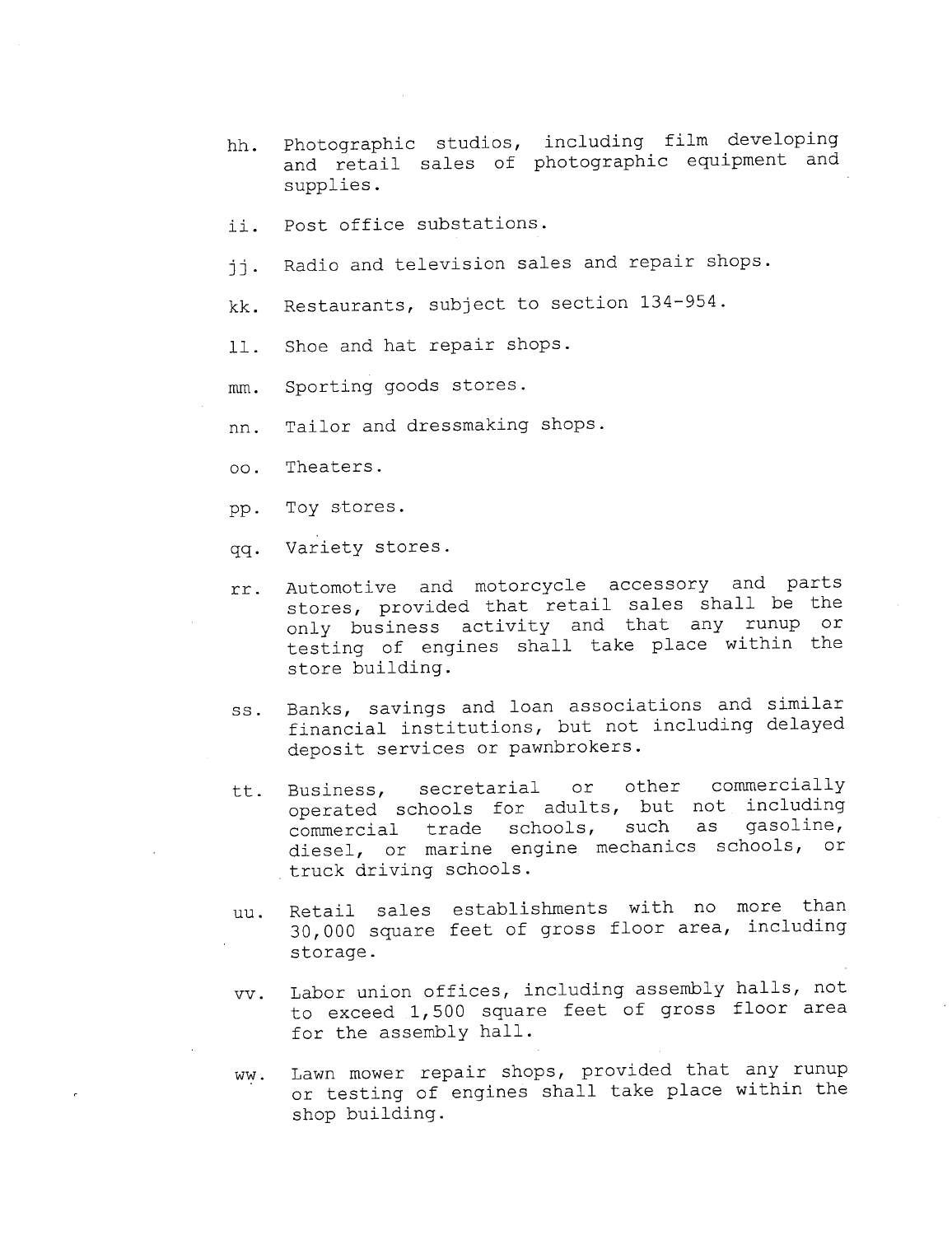4?

for off-street parking and loading as required by article V of this chapter.

- (2) All open areas not used for off-street parking or<br>loading shall be planted with grass, properly loading shall be planted with maintained and kept free from refuse and debris.
- (3) Any retail business or service establishment use open to the public for business during the hours from  $2:00$  a.m. to  $6:00$  a.m. shall only be permitted subject to approval by the board of adjustment after public<br>hearing. Prior to granting approval of a particular business or service establishment use at the location requested, the board of adjustment must find that such use complies with the following standards:
	- a. The proposed location, design, construction and operation of the particular use shall adequately safeguard the health, safety and general welfare of persons residing or working in adjoining or surrounding property;
	- b. The particular use shall not materially increase congestion, noise, vibration, glare, fumes, odors or electrical interference that will adversely affect surrounding residential uses; and
	- c. The particular use shall not diminish or impair established property values in adjoining or surrounding property.
- $(4)$  Liquor stores shall not be allowed in the C-1 neighborhood retail commercial district.

(0.7226, 7830, 7975, 8208, 8242, 8269, 9213, 10,142, 10,152, 10,258, 10,602, 10,940, 11,009, 11,069, 11,083, 11,119, 11,185, 11,300, 11,376, 11,410, 11,454, 13,005, 13,067, 13,232, 13,318; C91, §2A-16(C); COO, § 134-844, 0.15,---)

DIVISION 20. C-2 GENERAL RETAIL AND HIGHWAY-ORIENTED COMMERCIAL\*

## Sec. 134-947. Principal permitted uses.

- (a) Only the uses of structures or land listed in this section shall be permitted in the C-2 general retail and highwayoriented commercial district.
- (b) Any use permitted in the C-1 district shall be permitted in the C-2 district, without limitation as to the size, hours of operation or number of fueling stations provided that any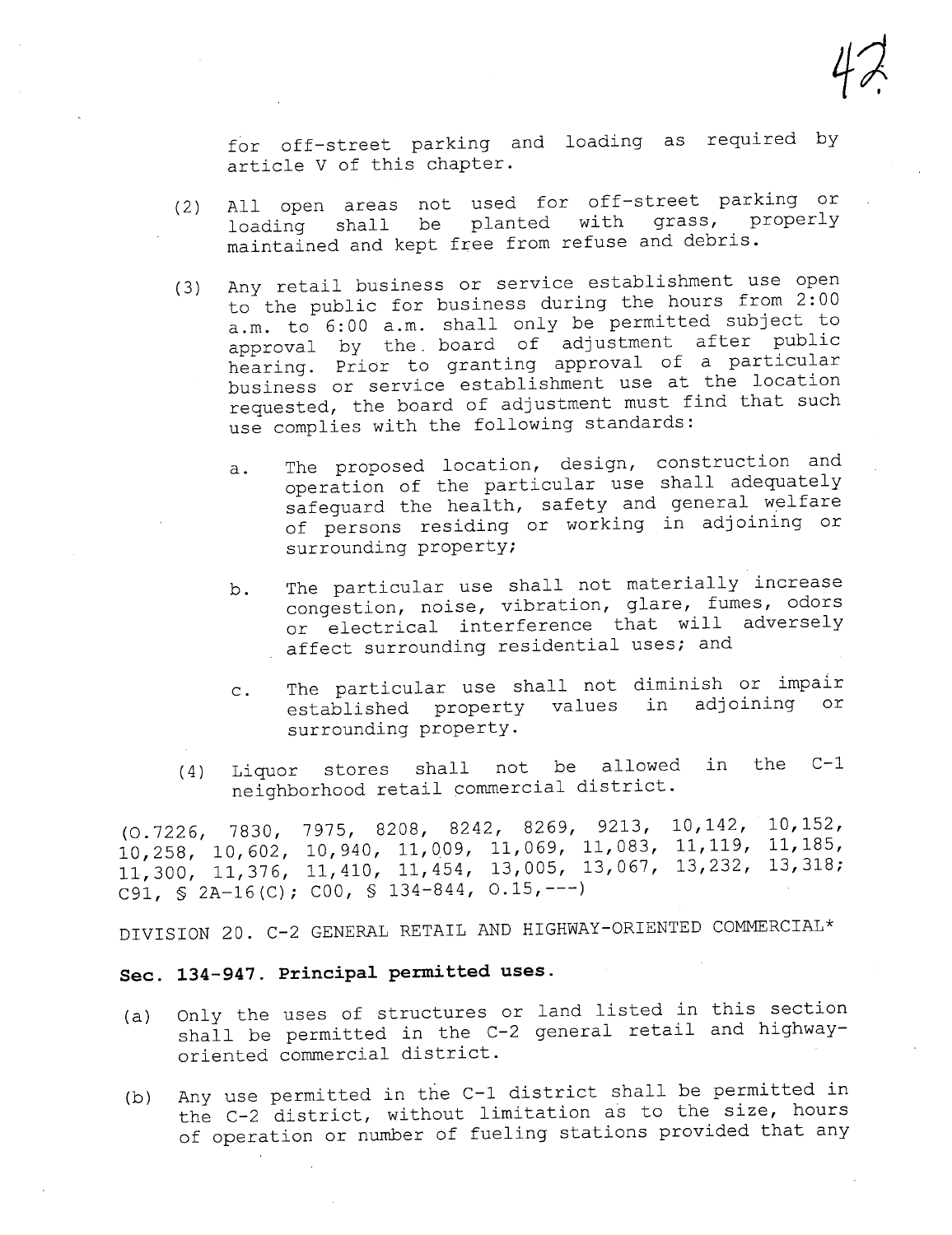- (21) Monument sales yards.
- (22) Motels, motor hotels, and tourist courts with no minimum density requirements.
- (23) Office buildings.
- (24) Liquor stores for the sale of alcoholic beverages, subject to section 134-954.
- (25) Pet shops, including aquariums.
- (26) Photographic printing or developing establishments.
- (27) Plumbing and heating shops.
- (28) Printing and lithographing shops.
- (29) Parking garages.
- (30) Physical culture or health establishments.
- (31) Auction businesses.
- (32) Radio or television studios.
- 
- (33) Sheetmetal shops.<br>(34) Sign painting shops.
- $(35)$  Taverns and nightclubs, including private clubs, subject to section 134-954.
- (36) Mobile home parks, subject to all of the requirements of the R-5 district.
- (37) Used car sales lots, provided all outside storage, display and parking areas shall be used and maintained<br>in conformance with an approved site plan, and the parking, display and storage of vehicles for hire, rental or sale shall be limited to the area designated for such use in the site plan.
- (38) Garage for general motor vehicle repair, but not including body and fender work and overall painting and steam cleaning, but including upholstering, scratch and dent repair, and minor painting within a completely enclosed building.
- (39) Automobile washing establishments.
- (40) Adult entertainment business. See section 134-953 of this division.
- (41) Bakeries, provided that the retail sales area shall be within 100 feet of the premises on which the bakery is located where all products produced in the bakery are available for sale fresh daily and provided the product<br>preparation and storage area does not exceed 7,500 square feet of gross floor area. Distribution of products to other premises is permitted; however, no semitrailer trucks shall be used for distribution purposes.

(42) Bed and breakfast.

- (d) Combinations of the uses in subsection (c) of this section shall be permitted.
- (e) Off-premises advertising signs shall be permitted.
- (f) Communication towers and antennas which are accessory to a permitted use and comply with the bulk regulations for the district in which they are located or which are mounted on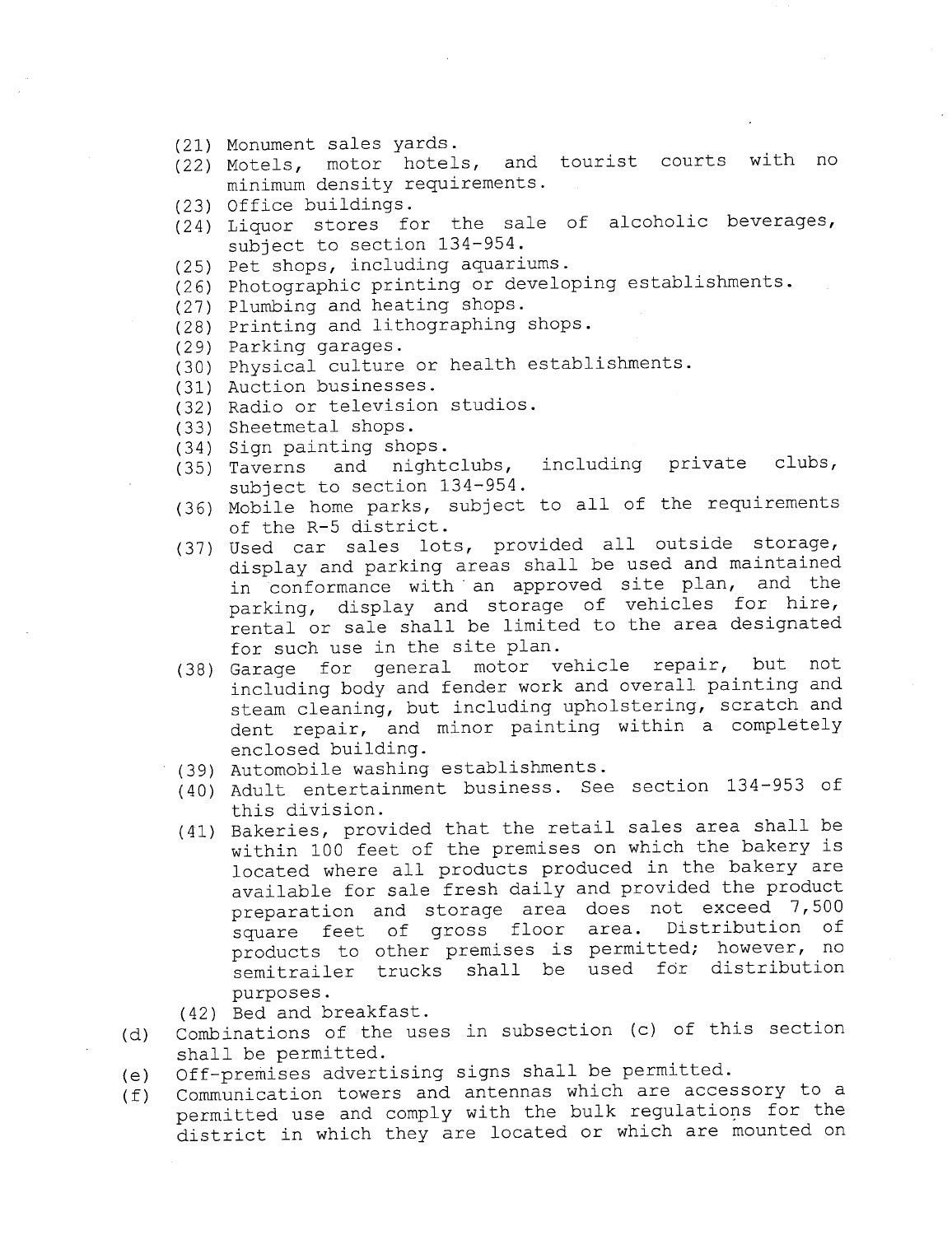- (iii) a restaurant at least half of whose gross revenue is derived from the sale of prepared food and food-related services,
- (iv) a limited food or retail sales establishment at least 60 percent of whose gross revenue is derived from the sale of merchandise other that tobacco products, alcoholic liquor, wine or beer.

or, for which a conditional use permit has been obtained for such use of the premises from the board of adjustment after public hearing. Notice of such hearing shall be provided to all owners or record of property and any recognized neighborhood association within 250 feet of the subject property.

- (3) In the C-2 general retail and highway-oriented commercial district and less restrictive districts not including R, C-Q and C-IA districts, no business selling alcoholic liquor, wine or beer may be located upon any premises, unless such premises is operated as either:
	- (i) a general or large food sales establishment at least 60 percent of whose gross revenue is derived from the sale of merchandise other than tobacco products, alcoholic liquor, wine or beer; or
	- (ii) a pharmacy at least 60 percent of whose gross revenue is derived from the sale of merchandise other than tobacco products, alcoholic liquor, wine or beer; or
	- (iii) a restaurant at least half of whose gross revenue is derived from the sale of prepared food and food-related services,
	- (iv) a gas station/convenience store, limited food or retail food sales establishment, at least 60 percent of whose gross revenue is derived from the sale of merchandise other than tobacco products, alcoholic liquor, wine or beer

or, for which a conditional use. permit has been obtained for such use of the premises from the board of adjustment after public hearing. Notice of such hearing shall be provided to all owners of record of property ,and any recognized neighborhood association within 250 feet of the subject property.